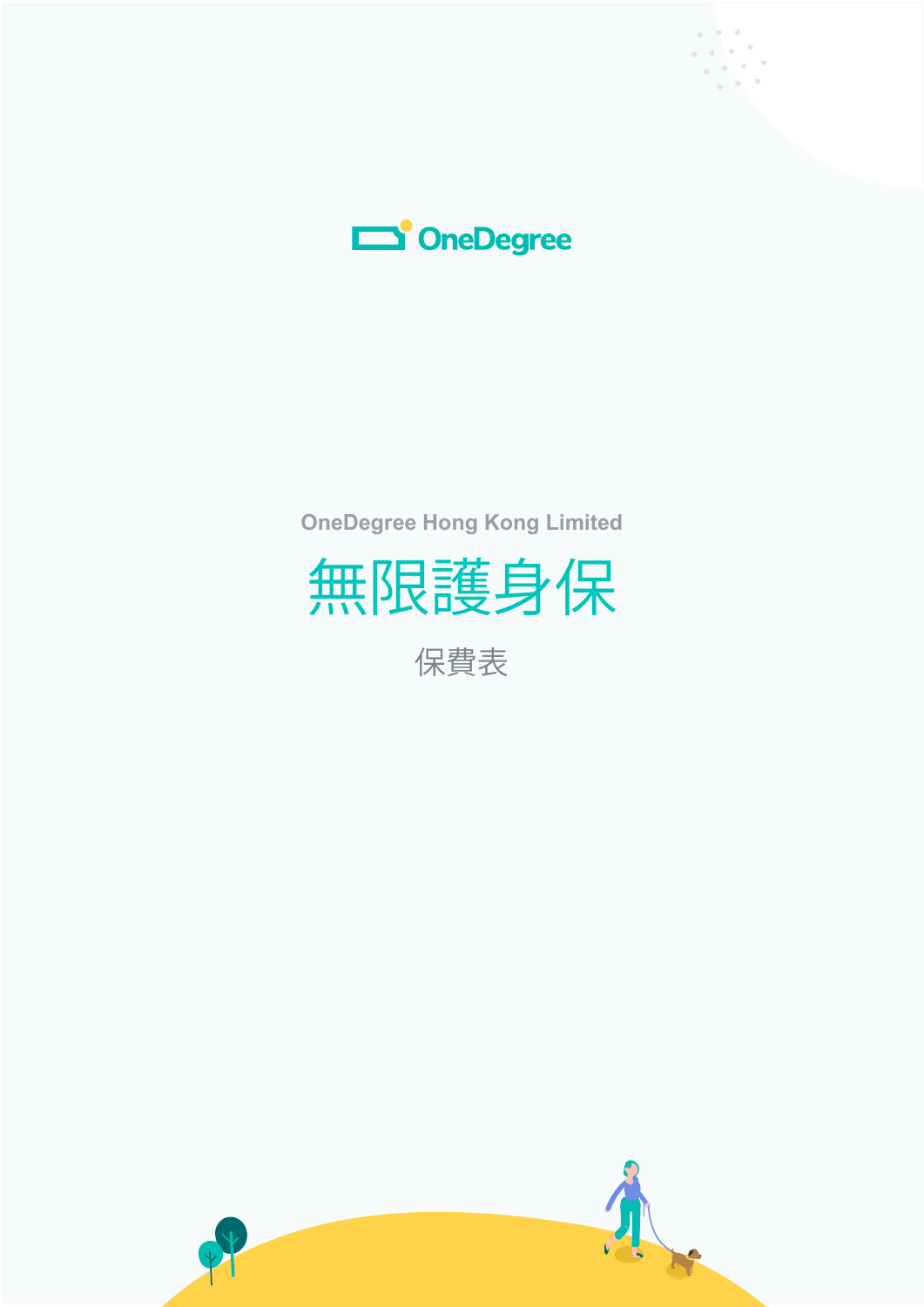## **關鍵計劃保費表**

(以保額港幣100,000元為例)

## **Core Plan Premium**

(Taking HKD 100,000 sum assured as example)

(HKD)

非吸煙者 -smoke

女士 Female

吸煙者 Smoker

|                            |                    |                          | 月費(港幣)<br>Monthly Premium (HKD) |                |  |                            | 年費(港幣)<br><b>Annual Premium (HKD</b> |                      |                |  |
|----------------------------|--------------------|--------------------------|---------------------------------|----------------|--|----------------------------|--------------------------------------|----------------------|----------------|--|
|                            |                    | 男士 Male                  |                                 | 女士 Female      |  |                            | 男士 Male                              |                      |                |  |
| 投保年齡<br><b>Insured Age</b> | 非吸煙者<br>Non-smoker | 吸煙者<br>Smoker            | 非吸煙者<br>Non-smoker              | 吸煙者<br>Smoker  |  | 投保年齡<br><b>Insured Age</b> | 非吸煙者<br>Non-smoker                   | 吸煙者<br><b>Smoker</b> | 非吸煙<br>Non-smo |  |
| 18                         | 3                  | 3                        | $\sqrt{4}$                      | $\sqrt{4}$     |  | 18                         | 33                                   | 33                   | 41             |  |
| 19                         | 3                  | 3                        | $\overline{4}$                  | $\overline{4}$ |  | 19                         | 33                                   | 33                   | 44             |  |
| 20                         | 3                  | 3                        | $\sqrt{4}$                      | $\overline{4}$ |  | 20                         | 33                                   | 33                   | 47             |  |
| 21                         | 3                  | 3                        | 5                               | 6              |  | 21                         | 33                                   | 33                   | 50             |  |
| 22                         | 3                  | 3                        | 5                               | 6              |  | 22                         | 33                                   | 35                   | 53             |  |
| 23                         | 3                  | $\overline{\mathcal{A}}$ | 5                               | $\overline{7}$ |  | 23                         | 36                                   | 40                   | 59             |  |
| 24                         | $\overline{4}$     | $\overline{4}$           | 6                               | 8              |  | 24                         | 39                                   | 45                   | 66             |  |
| 25                         | $\overline{4}$     | 5                        | 6                               | 8              |  | 25                         | 47                                   | 55                   | 66             |  |
| 26                         | 5                  | 6                        | 7                               | 10             |  | 26                         | 53                                   | 64                   | 75             |  |
| 27                         | 6                  | $\overline{7}$           | 8                               | 11             |  | 27                         | 60                                   | 73                   | 85             |  |
| 28                         | 6                  | 8                        | $9\,$                           | 13             |  | 28                         | 67                                   | 84                   | 97             |  |
| 29                         | $\overline{7}$     | 9                        | 10                              | 15             |  | 29                         | 75                                   | 96                   | 110            |  |
| 30                         | 8                  | 10                       | 11                              | 16             |  | 30                         | 86                                   | 112                  | 121            |  |
| 31                         | 9                  | 11                       | 13                              | 19             |  | 31                         | 94                                   | 124                  | 136            |  |
| 32                         | 9                  | 13                       | 14                              | 21             |  | 32                         | 102                                  | 137                  | 153            |  |
| 33                         | 10                 | 14                       | 16                              | 24             |  | 33                         | 113                                  | 155                  | 178            |  |
| 34                         | 12                 | 16                       | 19                              | 28             |  | 34                         | 124                                  | 174                  | 203            |  |
| 35                         | 13                 | 18                       | 21                              | 32             |  | 35                         | 136                                  | 193                  | 230            |  |
| 36                         | 14                 | 20                       | 24                              | 36             |  | 36                         | 149                                  | 216                  | 258            |  |
| 37                         | 15                 | 22                       | 27                              | 40             |  | 37                         | 163                                  | 241                  | 287            |  |
| 38                         | 17                 | 25                       | 30                              | 45             |  | 38                         | 180                                  | 271                  | 324            |  |
| 39                         | 18                 | 28                       | 33                              | 50             |  | 39                         | 198                                  | 304                  | 362            |  |
| 40                         | 20                 | 32                       | 37                              | 56             |  | 40                         | 218                                  | 341                  | 404            |  |
| 41                         | 21                 | 33                       | 43                              | 65             |  | 41                         | 228                                  | 361                  | 467            |  |
| 42                         | 23                 | 37                       | 48                              | 72             |  | 42                         | 248                                  | 398                  | 515            |  |
| 43                         | 26                 | 43                       | 51                              | 78             |  | 43                         | 283                                  | 462                  | 556            |  |
| 44                         | 30                 | 49                       | 55                              | 84             |  | 44                         | 319                                  | 527                  | 598            |  |
| 45                         | 33                 | 56                       | 61                              | 93             |  | 45                         | 359                                  | 600                  | 664            |  |
| 46                         | 34                 | 57                       | 71                              | 109            |  | 46                         | 364                                  | 615                  | 772            |  |
| 47                         | 37                 | 64                       | 75                              | 114            |  | 47                         | 404                                  | 688                  | 811            |  |
| 48                         | 42                 | 71                       | 79                              | 121            |  | 48                         | 449                                  | 770                  | 857            |  |
| 49                         | 46                 | 79                       | 83                              | 127            |  | 49                         | 495                                  | 856                  | 900<br>943     |  |
| 50<br>51                   | 50<br>55           | 88<br>96                 | 87<br>91                        | 133<br>138     |  | 50<br>51                   | 543<br>592                           | 946<br>1039          | 981            |  |
|                            |                    |                          |                                 |                |  |                            |                                      |                      |                |  |
| 52<br>53                   | 60<br>65           | 105<br>115               | 94<br>97                        | 143<br>147     |  | 52<br>53                   | 643<br>698                           | 1134<br>1239         | 1017<br>1043   |  |
| 54                         | 70                 | 125                      | 99                              | 150            |  | 54                         | 756                                  | 1347                 | 1068           |  |
| 55                         | 77                 | 137                      | 101                             | 154            |  | 55                         | 828                                  | 1482                 | 1095           |  |
| 56                         | 82                 | 148                      | 104                             | 157            |  | 56                         | 891                                  | 1599                 | 1122           |  |
| 57                         | 88                 | 159                      | 107                             | 161            |  | 57                         | 955                                  | 1721                 | 1151           |  |
| 58                         | 98                 | 177                      | 110                             | 166            |  | 58                         | 1057                                 | 1909                 | 1186           |  |
| 59                         | 107                | 195                      | 113                             | 171            |  | 59                         | 1161                                 | 2102                 | 1225           |  |
| 60                         | 117                | 212                      | 115                             | 172            |  | 60                         | 1260                                 | 2286                 | 1237           |  |
| 61                         | 127                | 230                      | 118                             | 176            |  | 61                         | 1368                                 | 2486                 | 1271           |  |
| 62                         | 137                | 249                      | 123                             | 183            |  | 62                         | 1481                                 | 2692                 | 1323           |  |
| 63                         | 149                | 270                      | 131                             | 195            |  | 63                         | 1605                                 | 2918                 | 1410           |  |
| 64                         | 161                | 292                      | 139                             | 207            |  | 64                         | 1735                                 | 3150                 | 1501           |  |
| 65                         | 173                | 314                      | 148                             | 219            |  | 65                         | 1870                                 | 3388                 | 1597           |  |
|                            |                    |                          |                                 |                |  |                            |                                      |                      |                |  |

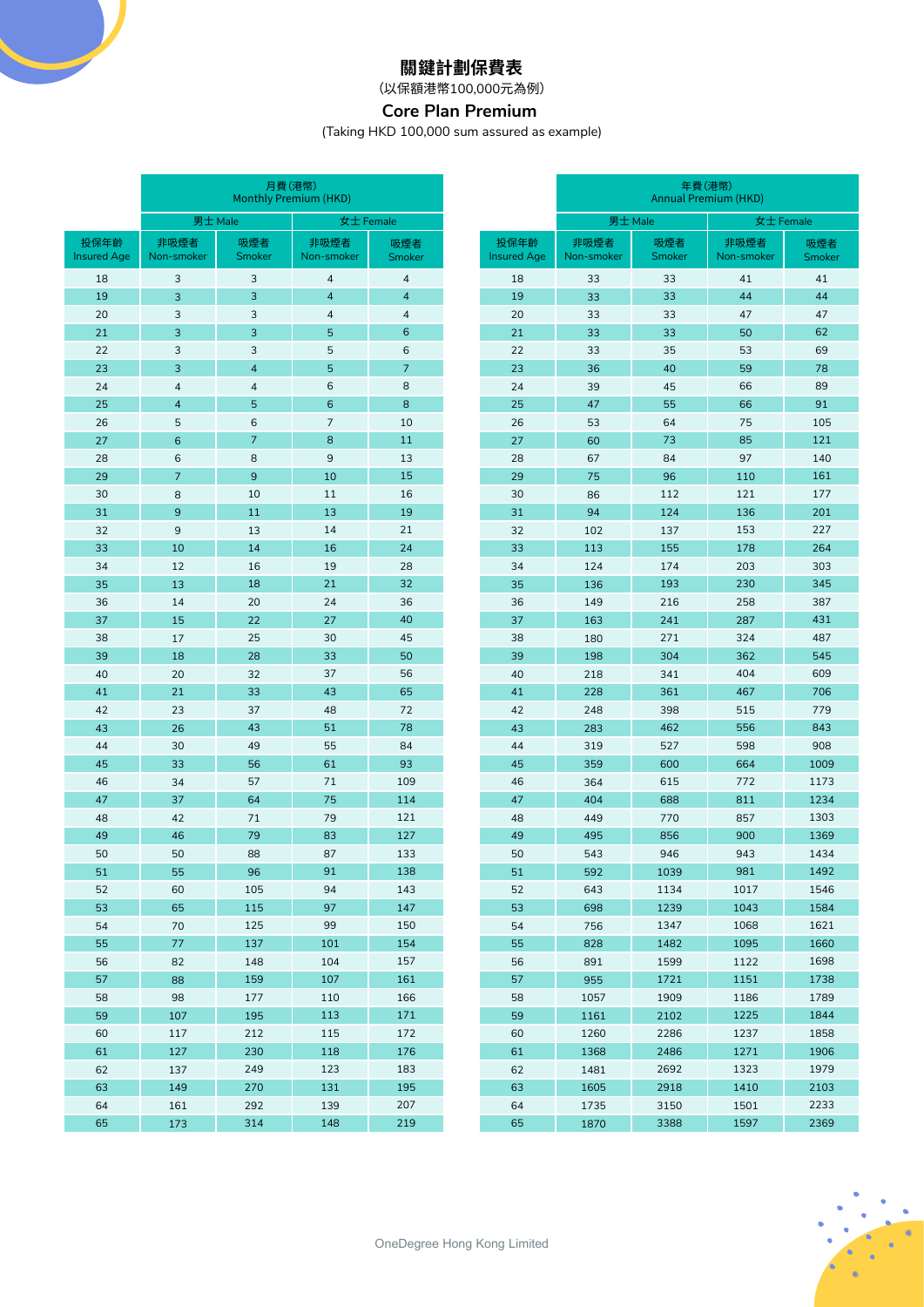## **強化計劃保費表**

(以保額港幣100,000元為例)

# **Boost Plan Premium**

(Taking HKD 100,000 sum assured as example)

|                            |                    | 月費(港幣)<br>Monthly Premium (HKD) |                    |                      |                            | 年費(港幣)<br><b>Annual Premium (HKD)</b> |               |                    |               |
|----------------------------|--------------------|---------------------------------|--------------------|----------------------|----------------------------|---------------------------------------|---------------|--------------------|---------------|
|                            |                    | 男士 Male                         | 女士 Female          |                      |                            | 男士 Male                               |               | 女士 Female          |               |
| 投保年齡<br><b>Insured Age</b> | 非吸煙者<br>Non-smoker | 吸煙者<br>Smoker                   | 非吸煙者<br>Non-smoker | 吸煙者<br><b>Smoker</b> | 投保年齡<br><b>Insured Age</b> | 非吸煙者<br>Non-smoker                    | 吸煙者<br>Smoker | 非吸煙者<br>Non-smoker | 吸煙者<br>Smoker |
| 18                         | 5                  | 5                               | $\overline{9}$     | $\boldsymbol{9}$     | 18                         | 50                                    | 50            | 99                 | 99            |
| 19                         | 5                  | 5                               | 10                 | 10                   | 19                         | 53                                    | 53            | 106                | 106           |
| 20                         | 5                  | 5                               | 10                 | 10                   | 20                         | 56                                    | 57            | 112                | 112           |
| 21                         | $6\phantom{1}6$    | $6\phantom{1}6$                 | 11                 | 13                   | 21                         | 60                                    | 63            | 116                | 144           |
| 22                         | $6\phantom{1}6$    | 6                               | 11                 | 15                   | 22                         | 64                                    | 69            | 123                | 158           |
| 23                         | $6\phantom{1}6$    | $\overline{7}$                  | 12                 | 16                   | 23                         | 68                                    | 76            | 133                | 175           |
| 24                         | $\overline{7}$     | 8                               | 13                 | 18                   | 24                         | 73                                    | 84            | 143                | 194           |
| 25                         | 8                  | 9                               | 14                 | 18                   | 25                         | 81                                    | 97            | 147                | 199           |
| 26                         | 9                  | 10                              | 14                 | 20                   | 26                         | 93                                    | 111           | 152                | 213           |
| 27                         | $\overline{9}$     | 11                              | 15                 | 22                   | 27                         | 101                                   | 123           | 165                | 235           |
| 28                         | 10                 | 13                              | 17                 | 24                   | 28                         | 110                                   | 137           | 179                | 258           |
| 29                         | 11                 | 14                              | 18                 | 26                   | 29                         | 119                                   | 152           | 194                | 283           |
| 30                         | 12                 | 16                              | 19                 | 28                   | 30                         | 134                                   | 174           | 204                | 299           |
| 31                         | 13                 | 17                              | 21                 | 30                   | 31                         | 143                                   | 189           | 222                | 328           |
| 32                         | 14                 | 19                              | 22                 | 33                   | 32                         | 152                                   | 205           | 242                | 358           |
| 33                         | 15                 | 21                              | 25                 | 37                   | 33                         | 165                                   | 226           | 267                | 397           |
| 34                         | 16                 | 23                              | 27                 | 41                   | 34                         | 178                                   | 249           | 293                | 438           |
| 35                         | 18                 | 25                              | 30                 | 45                   | 35                         | 191                                   | 273           | 322                | 483           |
| 36                         | 19                 | 28                              | 33                 | 49                   | 36                         | 207                                   | 300           | 351                | 527           |
| 37                         | 21                 | 31                              | 35                 | 53                   | 37                         | 223                                   | 330           | 381                | 572           |
| 38                         | 23                 | 34                              | 39                 | 59                   | 38                         | 245                                   | 370           | 422                | 635           |
| 39                         | 25                 | 38                              | 43                 | 65                   | 39                         | 269                                   | 412           | 464                | 699           |
| 40                         | 27                 | 43                              | 47                 | 71                   | 40                         | 295                                   | 459           | 511                | 771           |
| 41                         | 28                 | 45                              | 54                 | 82                   | 41                         | 306                                   | 485           | 584                | 883           |
| 42                         | 31                 | 49                              | 59                 | 89                   | 42                         | 331                                   | 532           | 637                | 964           |
| 43                         | 35                 | 57                              | 63                 | 95                   | 43                         | 374                                   | 611           | 680                | 1030          |
| 44                         | 39                 | 64                              | 67                 | 102                  | 44                         | 419                                   | 692           | 723                | 1097          |
| 45                         | 43                 | 72                              | 73                 | 111                  | 45                         | 468                                   | 781           | 788                | 1197          |
| 46                         | 44                 | 74                              | 84                 | 128                  | 46                         | 473                                   | 797           | 908                | 1380          |
| 47                         | 48                 | 82                              | 88                 | 133                  | 47                         | 521                                   | 888           | 948                | 1442          |
| 48                         | 53                 | 92                              | 92                 | 140                  | 48                         | 576                                   | 989           | 992                | 1508          |
| 49                         | 59                 | 101                             | 96                 | 146                  | 49                         | 632                                   | 1094          | 1033               | 1572          |
| 50                         | 64                 | 111                             | 99                 | 151                  | 50                         | 690                                   | 1202          | 1074               | 1634          |
| 51                         | 69                 | 122                             | 103                | 156                  | 51                         | 749                                   | 1314          | 1111               | 1689          |
| 52                         | 75                 | 132                             | 106                | 161                  | 52                         | 810                                   | 1430          | 1145               | 1741          |
| 53                         | 81                 | 144                             | 108                | 164                  | 53                         | 877                                   | 1556          | 1169               | 1776          |
| 54                         | 88                 | 156                             | 110                | 168                  | 54                         | 946                                   | 1687          | 1193               | 1810          |
| 55                         | 96                 | 171                             | 113                | 171                  | 55                         | 1034                                  | 1851          | 1219               | 1846          |
| 56                         | 103                | 185                             | 115                | 174                  | 56                         | 1110                                  | 1995          | 1244               | 1882          |
| 57                         | 110                | 198                             | 118                | 178                  | 57                         | 1189                                  | 2143          | 1271               | 1920          |
| 58                         | 122                | 220                             | 121                | 183                  | 58                         | 1314                                  | 2375          | 1310               | 1975          |
| 59                         | 134                | 242                             | 125                | 188                  | 59                         | 1443                                  | 2614          | 1352               | 2034          |
| 60                         | 145                | 263                             | 126                | 189                  | 60                         | 1566                                  | 2841          | 1360               | 2043          |
| 61                         | 158                | 286                             | 131                | 196                  | 61                         | 1701                                  | 3091          | 1410               | 2114          |
| 62                         | 171                | 310                             | 136                | 203                  | 62                         | 1842                                  | 3348          | 1466               | 2193          |
| 63                         | 185                | 336                             | 144                | 215                  | 63                         | 1999                                  | 3632          | 1559               | 2326          |
| 64                         | 200                | 363                             | 153                | 228                  | 64                         | 2162                                  | 3924          | 1656               | 2464          |
| 65                         | 216                | 391                             | 163                | 242                  | 65                         | 2332                                  | 4222          | 1759               | 2609          |

E

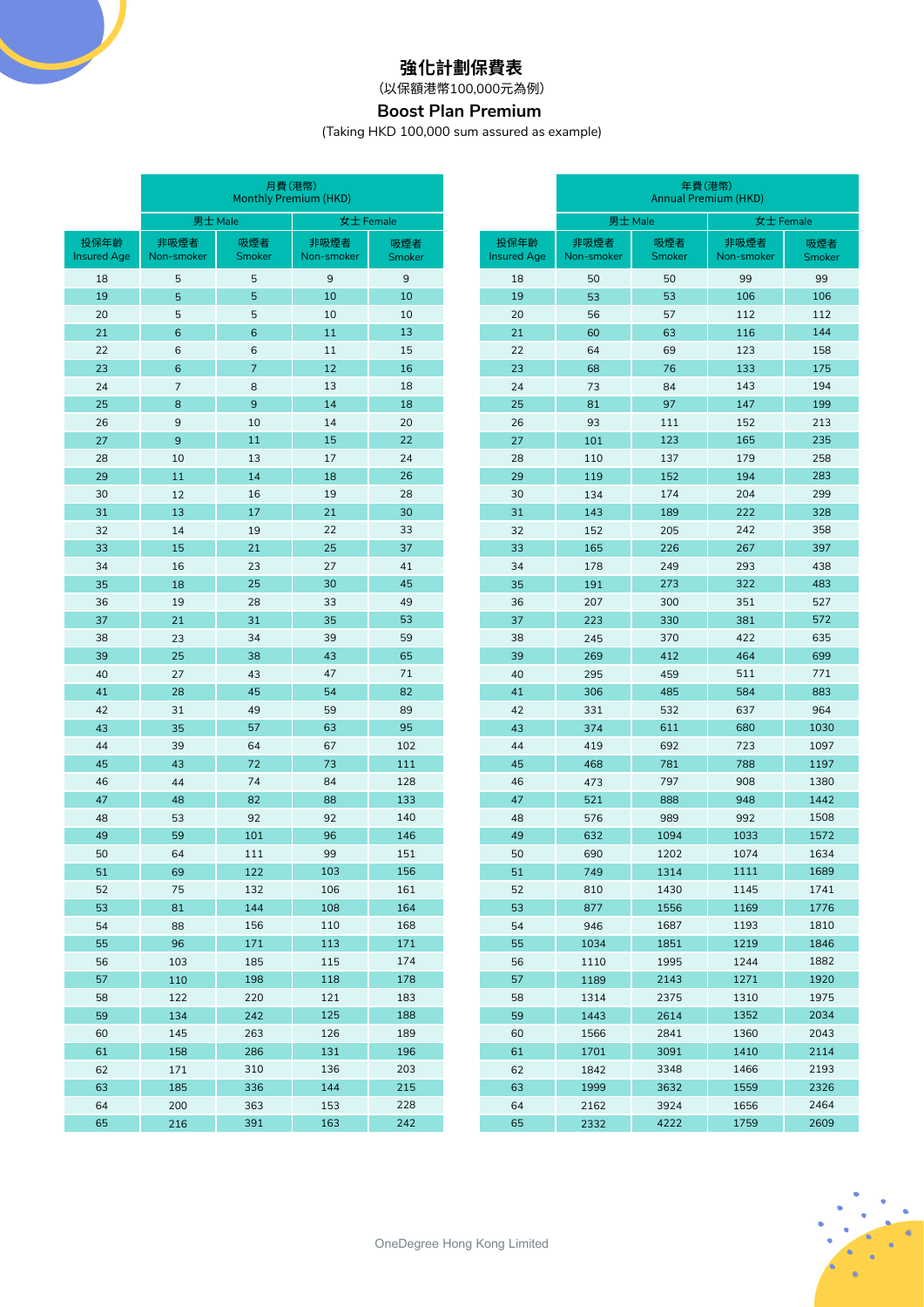## **無限計劃保費表**

(以保額港幣100,000元為例)

# **Infinity Plan Premium**

(Taking HKD 100,000 sum assured as example)

|                            |                    | 月費(港幣)<br>Monthly Premium (HKD) |                    |               |                            | 年費(港幣)<br><b>Annual Premium (HKD)</b> |               |                    |                      |
|----------------------------|--------------------|---------------------------------|--------------------|---------------|----------------------------|---------------------------------------|---------------|--------------------|----------------------|
|                            | 男士 Male            |                                 | 女士 Female          |               |                            | 男士 Male                               |               | 女士 Female          |                      |
| 投保年齡<br><b>Insured Age</b> | 非吸煙者<br>Non-smoker | 吸煙者<br>Smoker                   | 非吸煙者<br>Non-smoker | 吸煙者<br>Smoker | 投保年齡<br><b>Insured Age</b> | 非吸煙者<br>Non-smoker                    | 吸煙者<br>Smoker | 非吸煙者<br>Non-smoker | 吸煙者<br><b>Smoker</b> |
| 18                         | $\overline{7}$     | $\overline{7}$                  | 13                 | 13            | 18                         | 70                                    | 71            | 145                | 145                  |
| 19                         | $\overline{7}$     | $\overline{7}$                  | 14                 | 14            | 19                         | 76                                    | 77            | 156                | 156                  |
| 20                         | 8                  | 8                               | 15                 | 15            | 20                         | 83                                    | 84            | 167                | 167                  |
| 21                         | 8                  | 9                               | 17                 | 18            | 21                         | 91                                    | 95            | 179                | 194                  |
| 22                         | 9                  | 10                              | 18                 | 21            | 22                         | 98                                    | 107           | 192                | 222                  |
| 23                         | 10                 | 11                              | 19                 | 23            | 23                         | 105                                   | 119           | 206                | 250                  |
| 24                         | 10                 | 12                              | 20                 | 26            | 24                         | 113                                   | 131           | 220                | 281                  |
| 25                         | 12                 | 14                              | 21                 | 27            | 25                         | 127                                   | 153           | 226                | 293                  |
| 26                         | 13                 | 16                              | 21                 | 29            | 26                         | 143                                   | 173           | 231                | 315                  |
| 27                         | 14                 | 18                              | 23                 | 32            | 27                         | 154                                   | 190           | 248                | 347                  |
| 28                         | 15                 | 19                              | 25                 | 35            | 28                         | 165                                   | 207           | 268                | 382                  |
| 29                         | 16                 | 21                              | 27                 | 39            | 29                         | 176                                   | 225           | 290                | 421                  |
| 30                         | 18                 | 24                              | 28                 | 41            | 30                         | 197                                   | 255           | 303                | 444                  |
| 31                         | 19                 | 25                              | 31                 | 46            | 31                         | 208                                   | 275           | 334                | 494                  |
| 32                         | 20                 | 27                              | 34                 | 51            | 32                         | 221                                   | 296           | 368                | 547                  |
| 33                         | 22                 | 30                              | 38                 | 56            | 33                         | 235                                   | 320           | 406                | 606                  |
| 34                         | 23                 | 32                              | 41                 | 62            | 34                         | 252                                   | 349           | 447                | 670                  |
| 35                         | 25                 | 36                              | 45                 | 68            | 35                         | 271                                   | 384           | 491                | 738                  |
| 36                         | 27                 | 39                              | 50                 | 75            | 36                         | 294                                   | 424           | 539                | 810                  |
| 37                         | 30                 | 44                              | 55                 | 82            | 37                         | 321                                   | 473           | 590                | 887                  |
| 38                         | 33                 | 49                              | 60                 | 90            | 38                         | 353                                   | 530           | 643                | 969                  |
| 39                         | 36                 | 55                              | 65                 | 98            | 39                         | 390                                   | 597           | 700                | 1055                 |
| 40                         | 40                 | 63                              | 70                 | 106           | 40                         | 433                                   | 676           | 759                | 1146                 |
| 41                         | 42                 | 67                              | 80                 | 121           | 41                         | 459                                   | 728           | 864                | 1305                 |
| 42                         | 47                 | 76                              | 87                 | 131           | 42                         | 507                                   | 817           | 939                | 1420                 |
| 43                         | 52                 | 85                              | 94                 | 142           | 43                         | 561                                   | 917           | 1015               | 1538                 |
| 44                         | 57                 | 95                              | 101<br>108         | 154<br>165    | 44                         | 620                                   | 1026          | 1093               | 1658                 |
| 45                         | 63                 | 106<br>108                      |                    |               | 45                         | 683                                   | 1144          | 1171               | 1778                 |
| 46<br>47                   | 64                 | 120                             | 126<br>132         | 191<br>201    | 46<br>47                   | 689                                   | 1165<br>1301  | 1360               | 2066                 |
| 48                         | 71<br>78           | 134                             | 138                | 210           | 48                         | 762                                   | 1447          | 1428               | 2171<br>2267         |
| 49                         | 86                 | 148                             | 143                | 218           | 49                         | 841<br>925                            | 1602          | 1490<br>1547       | 2353                 |
| 50                         | 94                 | 164                             | 148                | 225           | 50                         | 1014                                  | 1768          | 1596               | 2427                 |
| 51                         | 103                | 180                             | 152                | 230           | 51                         | 1109                                  | 1944          | 1636               | 2488                 |
| 52                         | 112                | 197                             | 155                | 235           | 52                         | 1209                                  | 2131          | 1671               | 2539                 |
| 53                         | 122                | 216                             | 158                | 239           | 53                         | 1316                                  | 2331          | 1702               | 2584                 |
| 54                         | 132                | 236                             | 160                | 243           | 54                         | 1431                                  | 2544          | 1731               | 2626                 |
| 55                         | 144                | 257                             | 163                | 247           | 55                         | 1553                                  | 2772          | 1762               | 2669                 |
| 56                         | 156                | 279                             | 166                | 252           | 56                         | 1683                                  | 3016          | 1796               | 2717                 |
| 57                         | 169                | 303                             | 170                | 257           | 57                         | 1823                                  | 3278          | 1837               | 2774                 |
| 58                         | 183                | 329                             | 175                | 263           | 58                         | 1972                                  | 3558          | 1886               | 2843                 |
| 59                         | 197                | 357                             | 180                | 271           | 59                         | 2132                                  | 3857          | 1946               | 2928                 |
| 60                         | 213                | 387                             | 187                | 281           | 60                         | 2303                                  | 4178          | 2020               | 3034                 |
| 61                         | 230                | 419                             | 195                | 293           | 61                         | 2485                                  | 4521          | 2109               | 3162                 |
| 62                         | 248                | 452                             | 205                | 307           | 62                         | 2681                                  | 4886          | 2214               | 3314                 |
| 63                         | 268                | 489                             | 216                | 323           | 63                         | 2893                                  | 5276          | 2335               | 3488                 |
| 64                         | 289                | 527                             | 229                | 341           | 64                         | 3122                                  | 5690          | 2473               | 3684                 |
| 65                         | 312                | 568                             | 243                | 361           | 65                         | 3370                                  | 6130          | 2626               | 3900                 |

OneDegree無限護身保提供月繳和年繳兩種繳費方式,若選擇年繳,可享約等同於**九折**的保費優惠。

OneDegree Infinicare offers both monthly and annual payment options.

Should you choose the annual payment option, you can enjoy a premium discount of approximately **10%**.